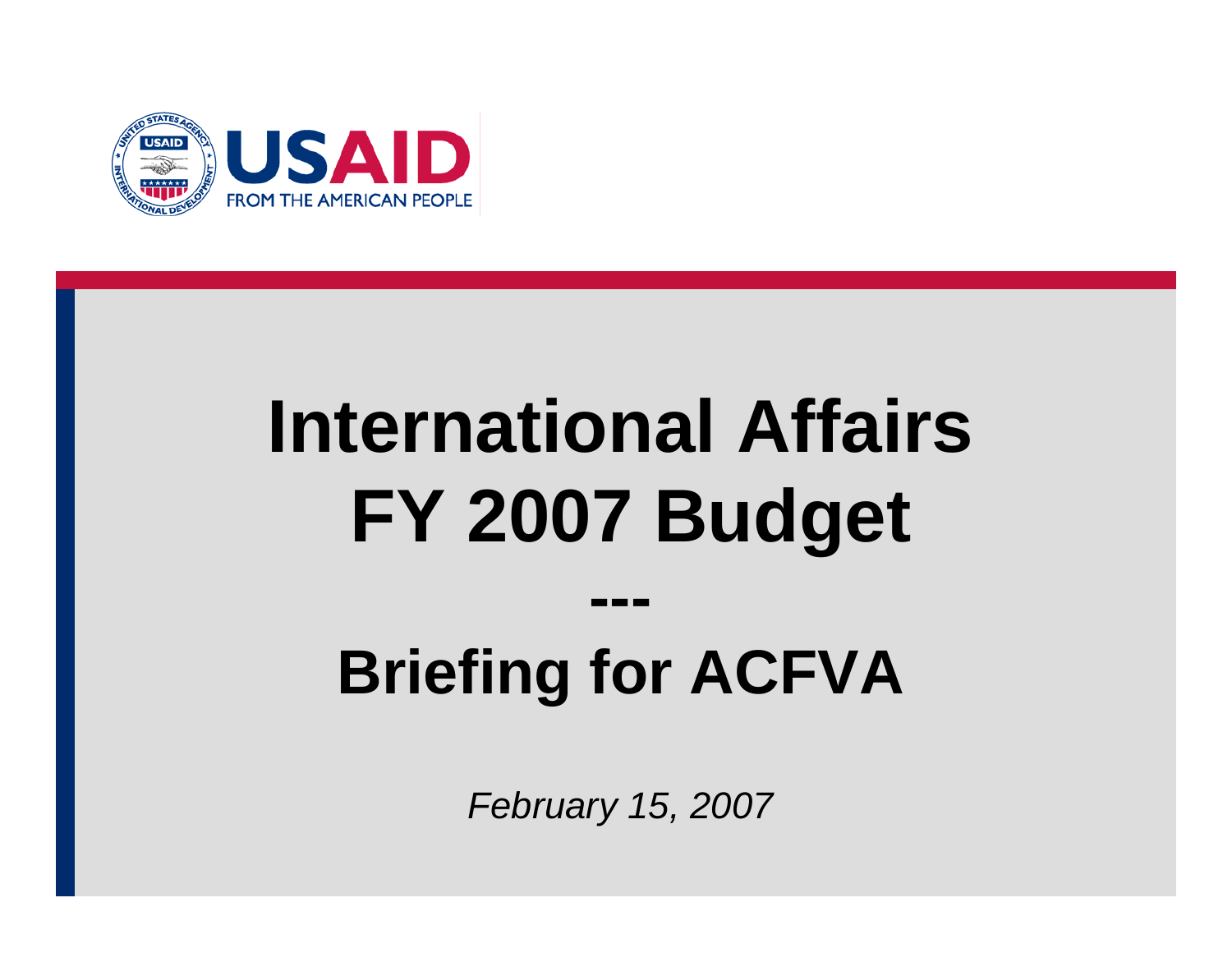

#### **International Affairs**

- $\bullet$  International Affairs ("Function 150") Budget includes
	- bilateral foreign assistance,
	- multilateral assistance (e.g., the Banks and international organizations)
	- State operations, and
	- Agriculture appropriations for P.L. 480
- President's Budget requests \$35.1 Bil. in FY 2007
- •Increase of \$3.5 Bil (11.2%) over FY 2006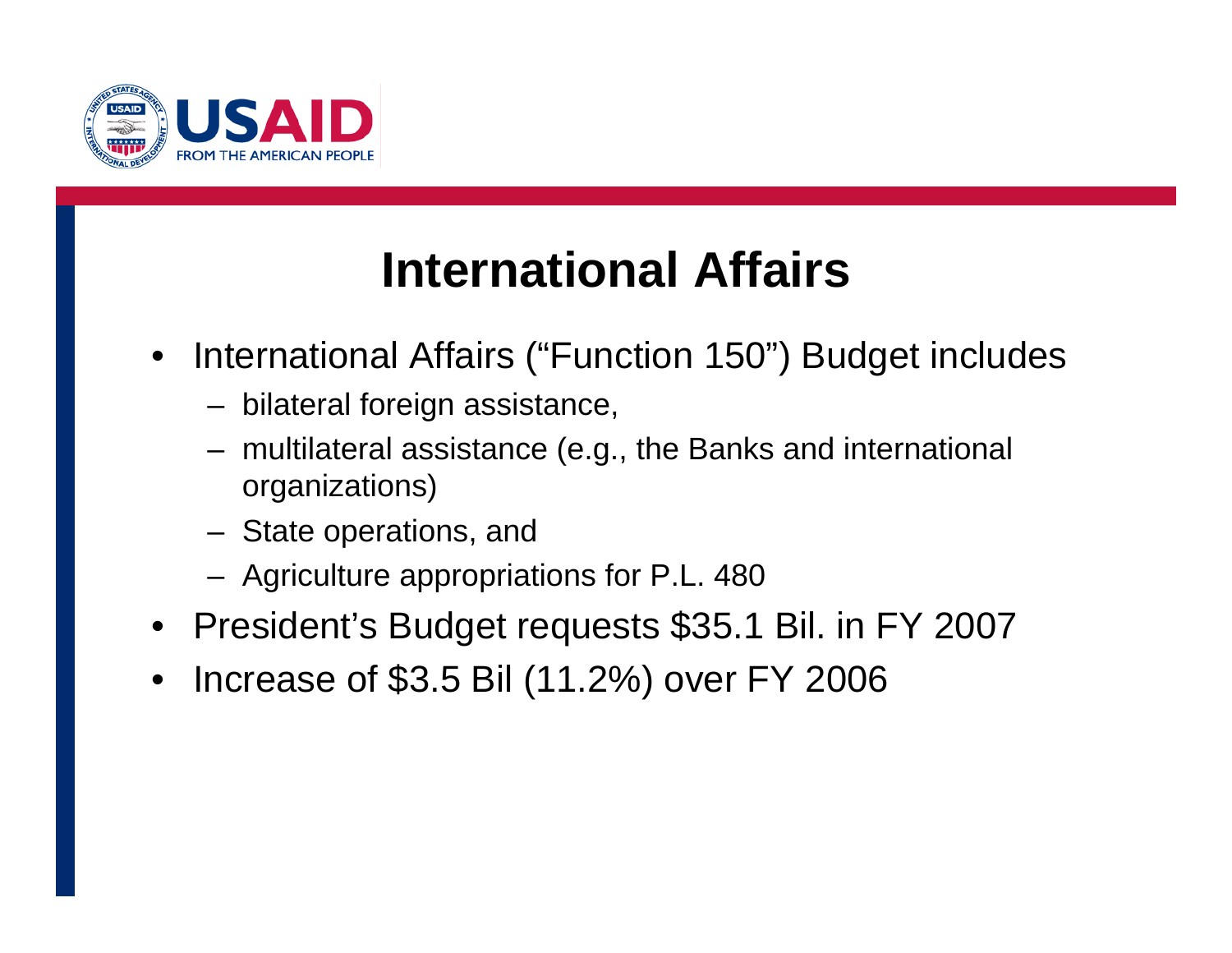

#### **International Affairs**

- FY 2007 priorities
	- \$6.2 Bil. for Global War on Terror
	- \$3.4 Bil. for PEPFAR
	- \$3 Bil. for Millennium Challenge Corporation
	- \$2.7 Bil. for USAID's DA and Child Survival
	- \$2.5 Bil. for disaster, refugee and conflict assistance, food aid and famine relief
- •Biggest increases: MCC and PEPFAR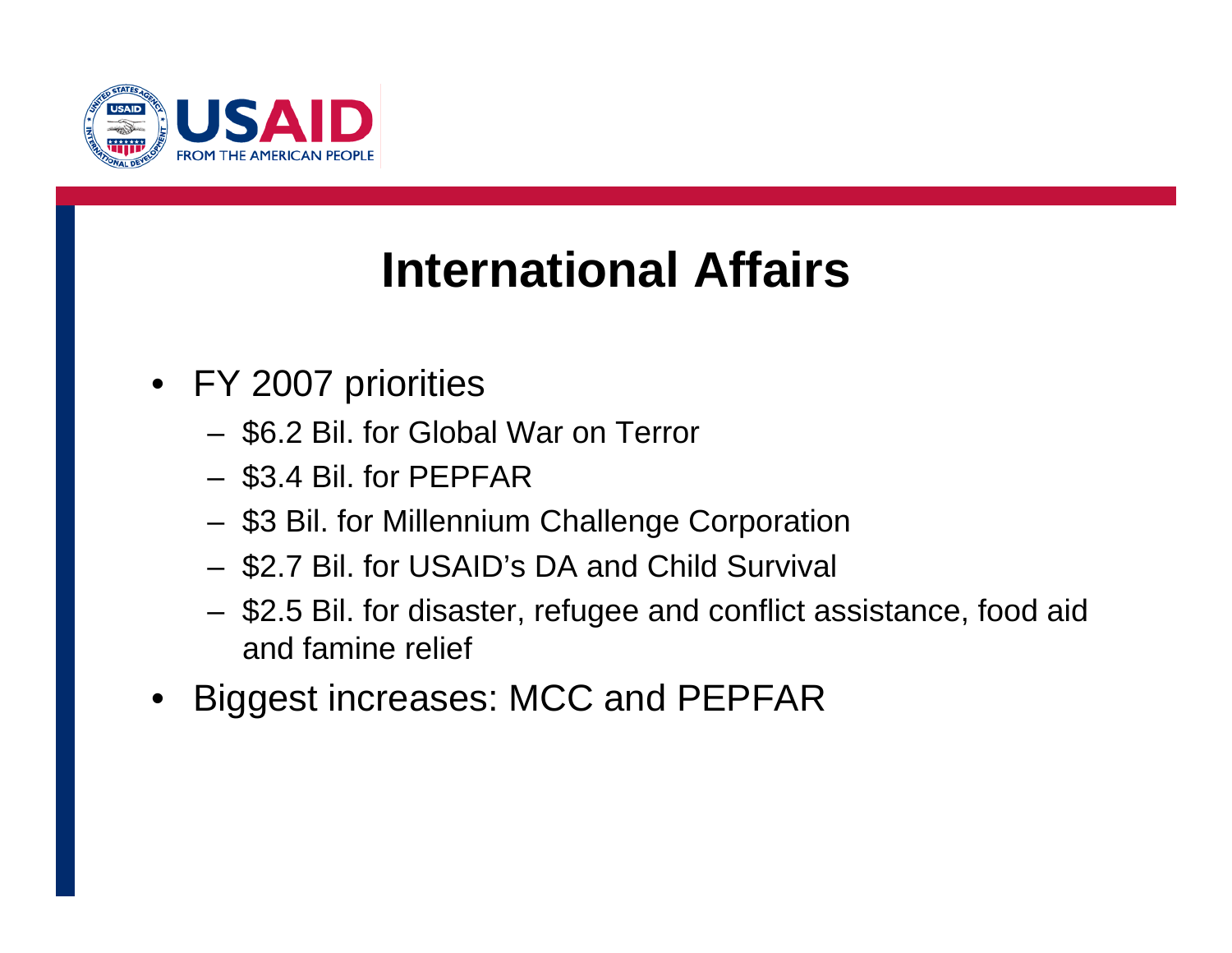

## **USAID Budget**

- FY 2007 USAID budget is \$9.3 Bil.
	- (25% of Function 150)
- $\bullet$  Request includes
	- \$2.7 Bil. for Development Assistance and Child Survival
	- \$349 Mil. for International Disaster & Famine Assistance
	- \$50 Mil. for Transition Initiatives
	- \$4.1 Bil. for accounts co-managed with State
		- ESF, ACI, SEED and FSA
	- \$1.2 Bil. for PL 480 Title II food aid